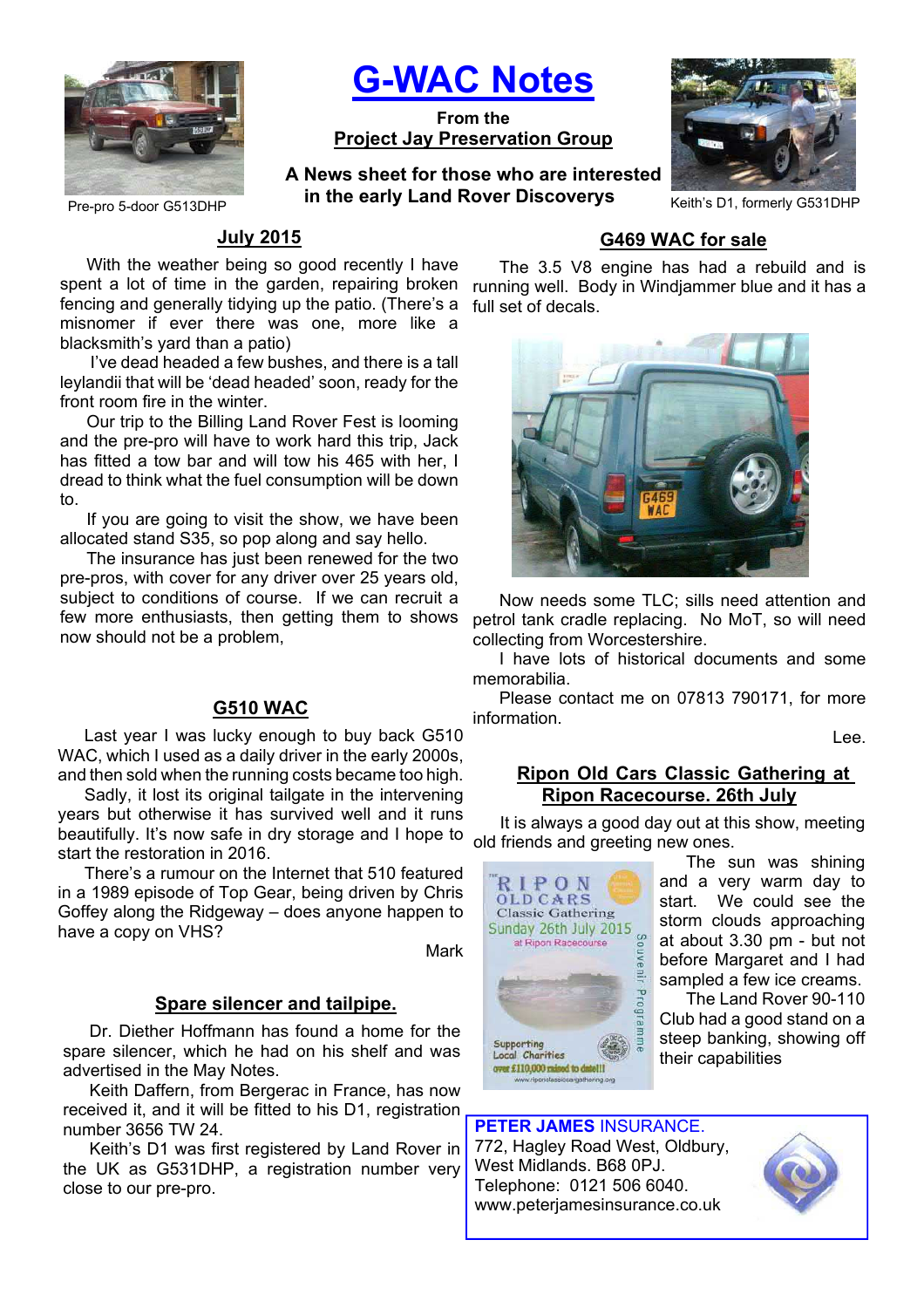# **Classic Car & Bike Show, plus Land Rover Display. Ripon Racecourse 30th August**

The Yorkshire Section of the Discovery Owners Club has booked stand space for this event, where I hope to show 526 and the pre-pro, G513DHP.

Five extra car passes have been ordered, at £3.50, which includes two occupants and children per car.

Camping/caravanning is available on Saturday evening. Postcode HG4 1UG.

Ripon is 10 minutes walk from the racecourse, where the Hornblower sounds the horn each evening at 9.00 in the square, to 'Set the watch'.

For the energetic, a walk down the canal side, past the boat marina, is good exercise before settling down for a drink.

Tickets can be purchased from me on a 'first come first served' basis, or at the gate on Sunday for £6.00, £3.00 for children.



## **MG Northumbria's Classics in Corbridge. 5th July**

We hadn't been to this show before, so when we had an invitation to join the North East 4x4 Club on their stand, we took the opportunity to sample their hospitality.

The trip of normally 88 miles was disrupted by the A1 improvements when we were redirected to the A19, still a pleasant trip as we always enjoy travelling north.

There were more than 700 classic vehicles at the show, which was run to raise money for charitable and good causes, and thererfore making the MG Northumbria's Classics in

Corbridge at Tynedale Park, the biggest ever show in the north east. The show had entertainment for all the family, including live music from two bands. There was a dog agility display, a fun dog show, flight simulator, archery and children's rides. A range of traders and charity

## **Forthcoming events**

31st July–2nd August.

stalls were busy all day.

 Billing Land Rover Fest. Great Billing. Northamptonshire. NN3 9DA. We now have stand space for five cars at the show. Stand S35, subject to change of course.

16th August. Raby Castle Classic Vehicle Show. Staindrop. Co Durham. DL2 3AH

30th August. Ripon Autumn Classic Car Show. Ripon Racecourse. Ripon. North Yorkshire. HG4 1UG

19-20th September.

 Land Rover Show 2015. East of England Showground. Peterborough. PE2 6XE. We hope to book stand space for this show.

10-11th October

 Plymouth Birthday Weekend. The annual return to the place where the Discovery was launched to the Press and Dealers in 1989. http://www.discoverybirthdayparty.co.uk/



Does anyone know the whereabouts of this one? It does not appear on the DVI A site.



(Picture by Jonathan Stockwell)